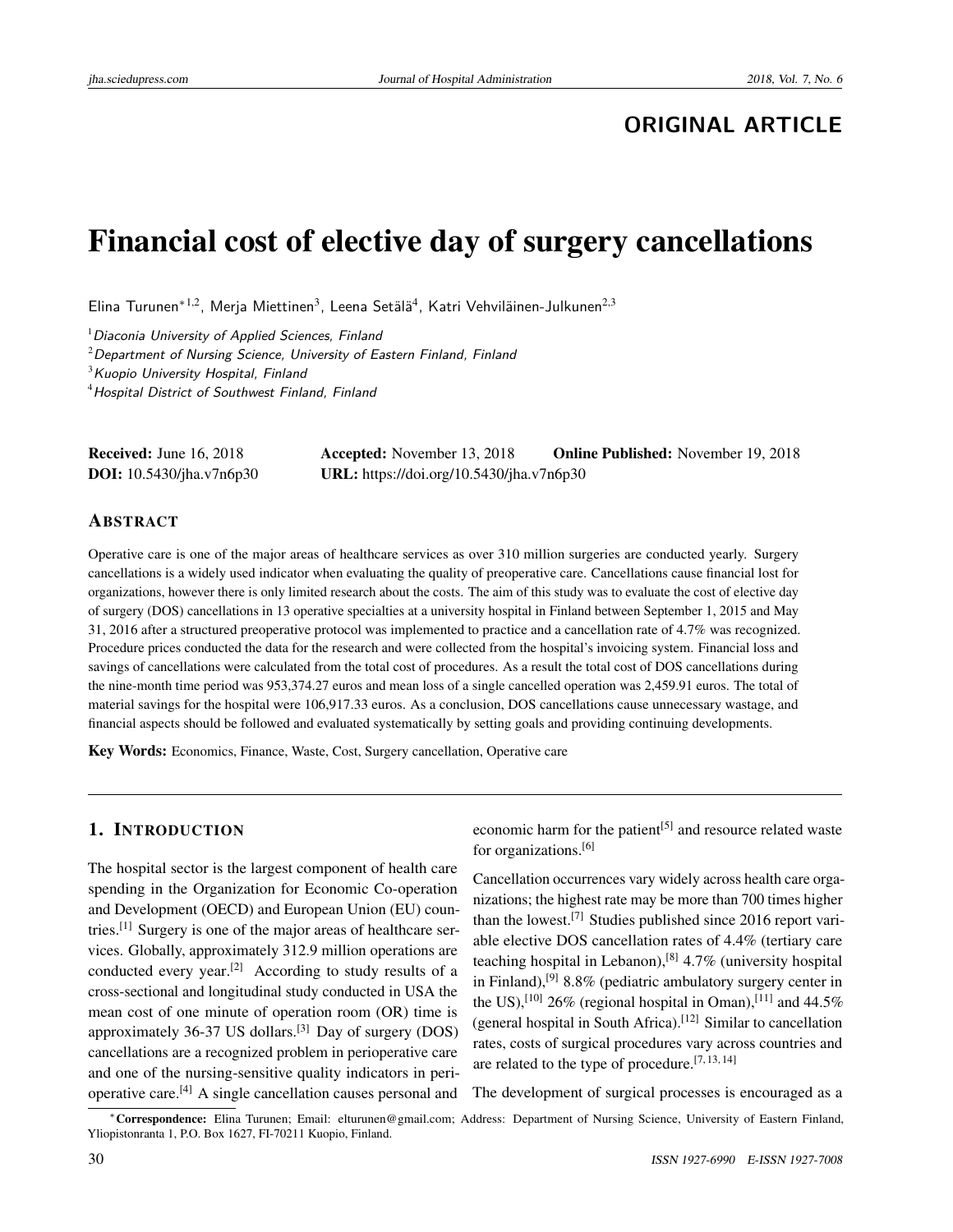way to reduce unnecessary costs.<sup>[\[1\]](#page-5-0)</sup> Practices for enhancing high-quality, safe and cost-effective perioperative processes have been implemented worldwide in recent years. Preoperative cost effectiveness requires optimization of the surgical process and patient specific management.[\[15\]](#page-6-0) A patientcentered approach to the reform of preoperative care has led to positive change, decreasing DOS cancellations and average length of stay and increasing patient volume, OR use, the number of patients admitted on the DOS, and patient satisfaction.[\[9,](#page-5-8) [16–](#page-6-1)[23,](#page-6-2) [23–](#page-6-2)[28,](#page-6-3) [28\]](#page-6-3)

"Cost" is defined as the amount of hospital expenditures for resources used to deliver care.<sup>[\[13\]](#page-5-12)</sup> Operational costs in the OR depend on start times, turnover times, cancellation rates, supplies, equipment, and staffing.<sup>[\[30\]](#page-6-4)</sup> The development and remodeling of surgical processes to achieve cost effectiveness have been encouraged. Researchers have been careful in measuring the economic impact of these changes, although evaluation based on cost is recommended.<sup>[\[16,](#page-6-1)[26\]](#page-6-5)</sup>

The aim of this study is to measure the financial cost of DOS cancellations. Data are drawn from a university hospital's 13 operative specialties after the implementation of an evidence based, structured preoperative protocol.<sup>[\[9,](#page-5-8)[31\]](#page-6-6)</sup>

#### Literature review

A literature review of costs of DOS cancellations was conducted in PubMed and CINAHL in 2010-2017 using keywords such as "surgery", "operation", "cancellation", "cost", and "evaluation". Articles included in the literature review are presented in Table 1. A total of six academic journal articles reported on costs of cancellations. Four articles were published in the United States,<sup>[\[32–](#page-6-7)[35\]](#page-6-8)</sup> one in Brazil,<sup>[\[36\]](#page-6-9)</sup> and one in South Africa.<sup>[\[12\]](#page-5-11)</sup> In addition, an editorial article published in the United States discussed OR time costs and suggested using an average cost of 15 to 20 US dollars per OR minute for a basic surgical procedure, excluding physician costs.[\[13\]](#page-5-12)

The earliest cost evaluation was based on data collected in  $2004$ ,<sup>[\[36\]](#page-6-9)</sup> and the latest used data from  $2014$ .<sup>[\[12,](#page-5-11)[35\]](#page-6-8)</sup> Calculations of surgery cancellation costs were based on several different indicators: wasted OR time,  $[32, 33]$  $[32, 33]$  $[32, 33]$  hospital and physician data, such as the average surgeon fee for the planned procedure, including the average hospital facility fee per minute based on planned surgical time,<sup>[\[34\]](#page-6-11)</sup> an organization's annual statistics on what were considered unnecessary in-patient days,<sup>[\[12\]](#page-5-11)</sup> and nurse-led preoperative assessments.<sup>[\[35\]](#page-6-8)</sup> Costs of cancellations were measured after preparation of the operating room and during the operation, costs were divided into four parts: materials, fees, medication, and human resources.[\[36\]](#page-6-9)

The average cost of a cancelled operation in the US is approx-imately 5,000 to 8,000 US dollars.<sup>[\[33](#page-6-10)-35]</sup> In South Africa, the cost is approximately 2,000 US dollars, <sup>[\[12\]](#page-5-11)</sup> and in Brazil, it is 30 US dollars.[\[36\]](#page-6-9) Wasted OR suite minutes cost 10 to 20 US dollars per minute on average in the  $US$ .<sup>[\[13,](#page-5-12)[32\]](#page-6-7)</sup> Research on the financial cost of DOS cancellations is limited, and more evidence-based studies are needed to promote understanding of the costs of cancelled operations.

## 2. METHODS

# 2.1 Aims

The aim of this study is to measure the financial cost of DOS cancellations using procedure prices for a university hospital's 13 operative specialties during a nine-month period.

#### 2.2 Research site

The research was conducted at a university teaching hospital in Finland. The hospital is responsible for specialized medical care for nearly a million inhabitants and provides care in all surgical specialties. The hospital has 26 operating theaters where approximately 22,000 procedures are conducted yearly. OR staff work in elective surgery setting mainly Monday to Friday between 7:00 a.m.–3:30 p.m.

The hospital put a structured, evidence based preoperative protocol into clinical practice in all 13 operative specialties (gastrointestinal surgery; pediatrics; hand surgery; cardiac and thoracic surgery; urology; vascular surgery; neurosurgery; gynecology; ophthalmology; ear, nose, and throat surgery; dental surgery; orthopedics; and plastic surgery) between the years 2014 and 2015. In May 2015, all intraoperative care and recovery areas were gathered and moved to a single location while a new hospital building was being opened.

The new protocol was coordinated by preoperative nurses. Their main responsibility was to meet patients' needs individually, prepare patients for surgery, and cooperate with other professionals in the patients' care.<sup>[\[31\]](#page-6-6)</sup> The implementation of the new preoperative protocol led to an increase in the number of patients arriving at the hospital on the day of an operation and decreased the DOS cancellation rate significantly in cases where the "patient did not show up". The total DOS cancellation rate at the hospital was  $4.7\%$ .<sup>[\[9\]](#page-5-8)</sup>

#### 2.3 Ethical approval

The University Committee on Research Ethics evaluated the ethical aspects of this research and stated that the research was scientifically justified (25/2014). The university hospital granted permission to conduct the research (1/2015).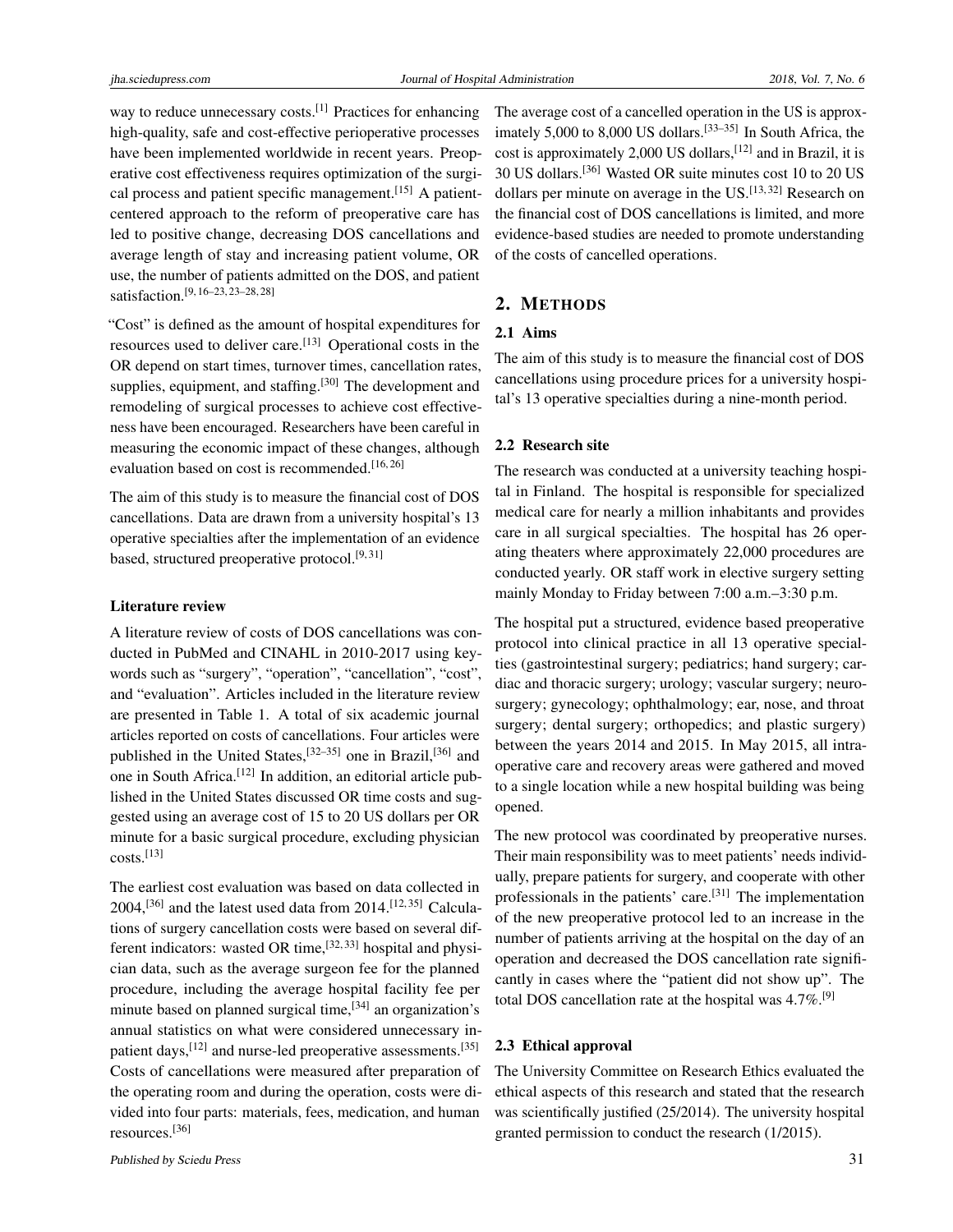# 2.4 Data collection and analysis

This was a retrospective cross-sectional cost evaluation study. Data were collected from the hospital's invoicing system with the hospital account manager's assistance. The data were linked with DOS cancellation rates and reasons col-

lected from an administrative database for surgical patients for the period from September 1, 2015 to May 31, 2016.[\[9\]](#page-5-8) Costs of cancellations are reported in euros in terms of total waste and savings.

## Table 1. Research reporting costs of surgery cancellations (years 2007-2017)

| <b>Source</b>                                         | <b>Research site</b>                                                                                                                   | <b>Cost indicator and data</b><br>collection                                                                                                                                                                                                         | <b>Outcomes</b>                                                                                                                                                                                                                                                                                                                                                                                                                                                                         | Cost of a cancellation<br>per patient                                                       |
|-------------------------------------------------------|----------------------------------------------------------------------------------------------------------------------------------------|------------------------------------------------------------------------------------------------------------------------------------------------------------------------------------------------------------------------------------------------------|-----------------------------------------------------------------------------------------------------------------------------------------------------------------------------------------------------------------------------------------------------------------------------------------------------------------------------------------------------------------------------------------------------------------------------------------------------------------------------------------|---------------------------------------------------------------------------------------------|
| Fitzsimons<br>et al., 2016.<br><b>USA</b>             | General hospital<br>Cardiac patients                                                                                                   | Wasted OR time<br>Jan $2010 - Dec$ 2013                                                                                                                                                                                                              | 5110 scheduled cases, 43 cancellations (0.84%).<br>The cancellations resulted in 89 hours and 34 minutes of wasted<br>OR time.<br>The most commonly referenced average cost of unstaffed OR<br>time is 62 US dollars/minute.<br>This value would add 333 188 US dollars to the costs of the<br>cancellations.                                                                                                                                                                           | $333,188/43 =$<br>7,748.60 US dollars                                                       |
| Sebach<br>et al., 2015.<br><b>USA</b>                 | An evidence-based<br>NP-managed<br>preoperative<br>evaluation clinic                                                                   | Nurse-led preoperative<br>assessment<br>October to December 2013<br>and October to December<br>2014                                                                                                                                                  | Pre: 2,789 completed surgeries and 77 cancellations.<br>Post: 2,372 planned surgeries and 36 cancellations.<br>The lost revenue from 77 surgical cancellations was \$386,033.<br>The lost revenue from 36 surgical cancellations was \$184,480.                                                                                                                                                                                                                                         | $(386,033 + 184,480)$<br>$(77 + 36) =$<br>5,048.80 US dollars                               |
| Argo<br>et al., 2009.<br><b>USA</b>                   | 123 Veterans Health<br>Administration<br>medical centers<br>9 specialties                                                              | Wasted OR time<br>per year 2006                                                                                                                                                                                                                      | 329,784 scheduled surgeries, 40,988 cancellations (12.4%).<br>The cost of unused OR time in the VA has been estimated at \$600<br>per hour in 2009 dollars (total OR cost divided by work hours<br>minus material costs).<br>Cancellations of elective surgical cases are inefficient and costly<br>to the VA system, with a 1.4% CR leading to an estimated loss of<br>more than 32 million US dollars in 2006.                                                                        | 10 US dollars/OR suite<br>minute                                                            |
| Pohlman<br>et al., 2012.<br><b>USA</b>                | Outpatient surgery<br>center, 318-bed<br>tertiary care pediatric<br>hospital<br>Urology                                                | Results were calculated from<br>hospital and physician data<br>as the average surgeon fee for<br>the planned surgical<br>procedure plus the average<br>hospital facility fee per<br>minute based on planned<br>surgical time<br>January to July 2010 | 114 cancellations out of 854 scheduled procedures during the<br>study period.<br>The potential lost revenue for cancelled outpatient pediatric<br>urology procedures averaged \$4,802 per cancellation, with an<br>estimated \$500,000 in lost revenue during the 7-month study<br>period.                                                                                                                                                                                              | 4,802 US dollars                                                                            |
| Bhuiyan<br>et al., 2017.<br>South Africa              | One main operation<br>theatre                                                                                                          | The cost of inpatient stay<br>January to December 2014                                                                                                                                                                                               | 537 booked patients and 239 cancellations (44.5%).<br>The cost per inpatient per day was estimated at ZAR 4,890 at PTB<br>Hospital and ZAR 2,100 at district hospitals, and the total cost per<br>cancelled operation was ZAR 25,860.<br>The cost incurred due to cancellations was approximately ZAR 6<br>million for the hospital, with additional cost and emotional trauma<br>for the patients.                                                                                     | ZAR $25,860 =$<br>1,894.56 US dollars<br>(13.4.2017 exchange<br>rate)                       |
| Perroca<br>et al., 2007.<br><b>Brazil</b><br>Macario, | Surgical center of a<br>public teaching<br>hospital<br>1,600 large-,<br>medium- and<br>small-size<br>surgeries/mo<br>Editorial comment | Cancellations after the<br>preparation of the surgery<br>room and during the surgery<br>(materials, fees, medication<br>and human resources)<br>Three consecutive months in<br>2004                                                                  | 58 (23.3%) of the 249 cancelled scheduled surgeries represented<br>costs for the institution.<br>The cancellations' direct total cost was R\$1,713.66 (average cost<br>per patient R\$29.54).<br>Materials R\$333.05<br>Sterilization process R\$201.22<br>Medications R\$149.77<br>Human resources R\$1,029.62<br>Human resources costs represented the greatest percentage in<br>relation to total cost (60.40%).<br>"Excluding physician costs, OR administrators may use a ballpark | Average cost per patient<br>R\$ 29.54<br>29.54 US dollars<br>$(18.4.2017$ exchange<br>rate) |
| 2010.<br><b>USA</b>                                   | about costs of<br>operating room time                                                                                                  |                                                                                                                                                                                                                                                      | number such as \$15 to \$20 per OR minute for a basic surgical<br>procedure."                                                                                                                                                                                                                                                                                                                                                                                                           | 15-20 US dollars/OR<br>minute                                                               |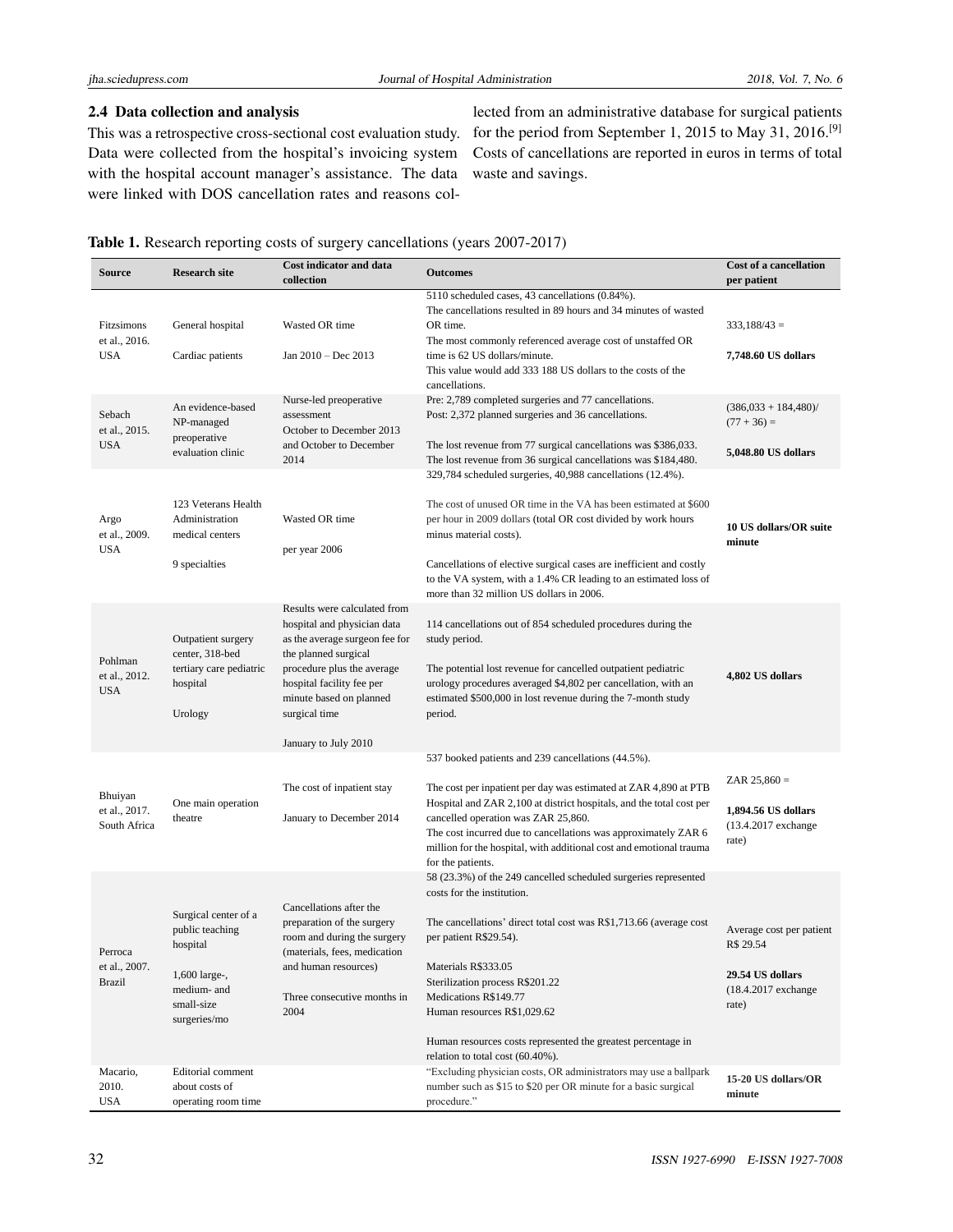#### *Procedure prices*

Mean cost prices of operative procedures were collected from the hospital's invoicing system for the year 2016 in euros. The price of a procedure is calculated as mean costs of similar procedures during one year. There is no profit in the price as the hospital works as a non-profit institution. The price of a single operation consists of anesthesia resources, recovery room, implants, surgeon, medicine, environment (OR + OR staff), special equipment (e.g., a surgery robot) and specialty specific equipment. The cost of a cancellation was defined as resources that were reserved for the scheduled surgery for a specific patient. The model of calculation was that in case of a DOS cancellation, those resources could not be used for other purposes. DOS cancellation costs were calculated from the total cost of a procedure as follows:

*DOS cancellation cost = total cost of a procedure – saved unused products*

*Saved unused products = implants + medicine + specialty specific equipment*

*DOS cancellation cost includes = anesthesia resources* ± *recovery room* ± *surgeon* ± *environment* ± *special equipment*

DOS cancellation costs were reported in 13 operative specialties in euros in means, total costs, and by cancellation reason

during the nine-month study period. The invoicing system did not provide the procedure price in 33 cases. Missing data were replaced by specialty specific means of savings and costs.

# 3. RESULTS

Total costs of cancellations are presented in Table 2. The total cost of 542 elective surgery cancellations in 13 operative specialties was 953,374.27 euros in the nine-month study period, and the saving of material costs was 106,917.33 euros. The mean loss from a single cancelled operation was 2,459.91 euros, and the mean saving was 174.47 euros. The highest mean losses were found in cardiac and thoracic (4,539.93  $\epsilon$ ) and vascular surgery (3,016.82  $\epsilon$ ), and the lowest were found in ophthalmology  $(1,026.87 \in \mathbb{R})$  and urology (1,315.58  $\epsilon$ ). However, because of the number of cancellations in ophthalmology, the total loss was one of the highest (165,326.50  $\in$ ) after orthopedics (212,565.65  $\in$ ) and neurosurgery (165,416.39  $\epsilon$ ). Mean savings per cancelled operation were highest in gastrointestinal surgery (409.54  $\epsilon$ ), cardiac and thoracic surgery (399.90  $\epsilon$ ), vascular surgery (338.63  $\epsilon$ ), and neurosurgery (313.72  $\epsilon$ ). Some specialties did not achieve any savings, or savings were minor; these included dental surgery (0.19  $\epsilon$ ), plastic surgery (10.78  $\epsilon$ ), and pediatrics (18.36  $\epsilon$ ).

|  | Table 2. Costs and savings of DOS cancellations ( $n = 542$ ) by operative specialties, September 1, 2015-May 31, 2016 |  |  |  |  |
|--|------------------------------------------------------------------------------------------------------------------------|--|--|--|--|
|  |                                                                                                                        |  |  |  |  |

| <b>Medical specialty</b>    | <b>Cancellations</b> | <b>Missing</b> data      |                          | Cost per<br>cancellation | Cost per<br>cancellation, range | <b>Saving per</b><br>cancellation |                     | <b>Total cost of</b><br>cancellations | <b>Total saving of</b><br>cancellations |
|-----------------------------|----------------------|--------------------------|--------------------------|--------------------------|---------------------------------|-----------------------------------|---------------------|---------------------------------------|-----------------------------------------|
|                             | (n)                  | (n)                      | (%)                      | (mean $\epsilon$ )       | (E)                             | (mean $\epsilon$ )                | (E)                 | (E)                                   | (E)                                     |
| Gastrointestinal<br>surgery | 24                   | 2                        | 7.7                      | 1,945.52                 | $799.22 - 5,738.55$             | 409.54                            | $130.30 - 1.003.79$ | 46,692.38                             | 9,828.96                                |
| Pediatrics                  | 17                   | $\overline{c}$           | 11.8                     | 1,510.54                 | $929.52 - 2,888.52$             | 18.36                             | $0 - 188.04$        | 25,679.12                             | 312.15                                  |
| Hand surgery                | 14                   | 1                        | 7.1                      | 1,495.49                 | $998.75 - 2,374.01$             | 113.29                            | $0 - 636.29$        | 20,936.91                             | 1,586.08                                |
| Cardiac & thoracic          | 11                   | 3                        | 25                       | 4,539.93                 | $1,532.25 - 6,679.74$           | 399.90                            | $19.76 - 861.26$    | 50,890.33                             | 4,821.23                                |
| Urology                     | 17                   | $\overline{\phantom{a}}$ | $\overline{\phantom{a}}$ | 1,315.58                 | $822.23 - 1,724.01$             | 24.42                             | $0 - 182.93$        | 22,364.90                             | 415.08                                  |
| Vascular surgery            | 20                   | 3                        | 15                       | 3,016.82                 | $1,829.63 - 5,682.92$           | 338.63                            | $49.48 - 588.42$    | 60,336.41                             | 6,772.51                                |
| Neurosurgery                | 73                   | $\overline{2}$           | 2.7                      | 2,265.98                 | $1,157.88 - 4,858.70$           | 313.72                            | $0 - 914.43$        | 165,416.39                            | 22,901.64                               |
| Gynecology                  | 28                   | $7\phantom{.0}$          | 25                       | 1.519.92                 | $873.04 - 3.862.10$             | 140.07                            | $0 - 448.72$        | 42,557.89                             | 3,921.91                                |
| Ophthalmology               | 161                  | $\tau$                   | 4.3                      | 1,026.87                 | $459.42 - 2,403.26$             | 188.17                            | $0 - 920.44$        | 165,326.50                            | 30,296.06                               |
| Ear, nose and throat        | 69                   | 1                        | 1.4                      | 1,343.10                 | $690.16 - 5,712.41$             | 74.87                             | $0 - 460.27$        | 92,673.74                             | 5,165.75                                |
| Dental surgery              | 10                   | 1                        | 10                       | 2.459.91                 | $626.80 - 3,064.51$             | 0.19                              | $0 - 0.28$          | 24,599.11                             | 1.86                                    |
| Orthopedics                 | 88                   | 3                        | 3.4                      | 2,415.52                 | $1,206.18 - 5,363.11$           | 236.21                            | $0 - 936.22$        | 212,565.65                            | 20,786.30                               |
| Plastic surgery             | 10                   | $\mathbf{1}$             | 10                       | 2,333.49                 | $1,238.27 - 8,274.29$           | 10.78                             | $0 - 54.56$         | 23,334.94                             | 107.80                                  |
| <b>Total Hospital</b>       | 542                  | 33                       | 6.1                      | 2,459.91                 | $459.42 - 8.274.29$             | 174.47                            | $0 - 1,003.79$      | 953,374.27                            | 106,917.33                              |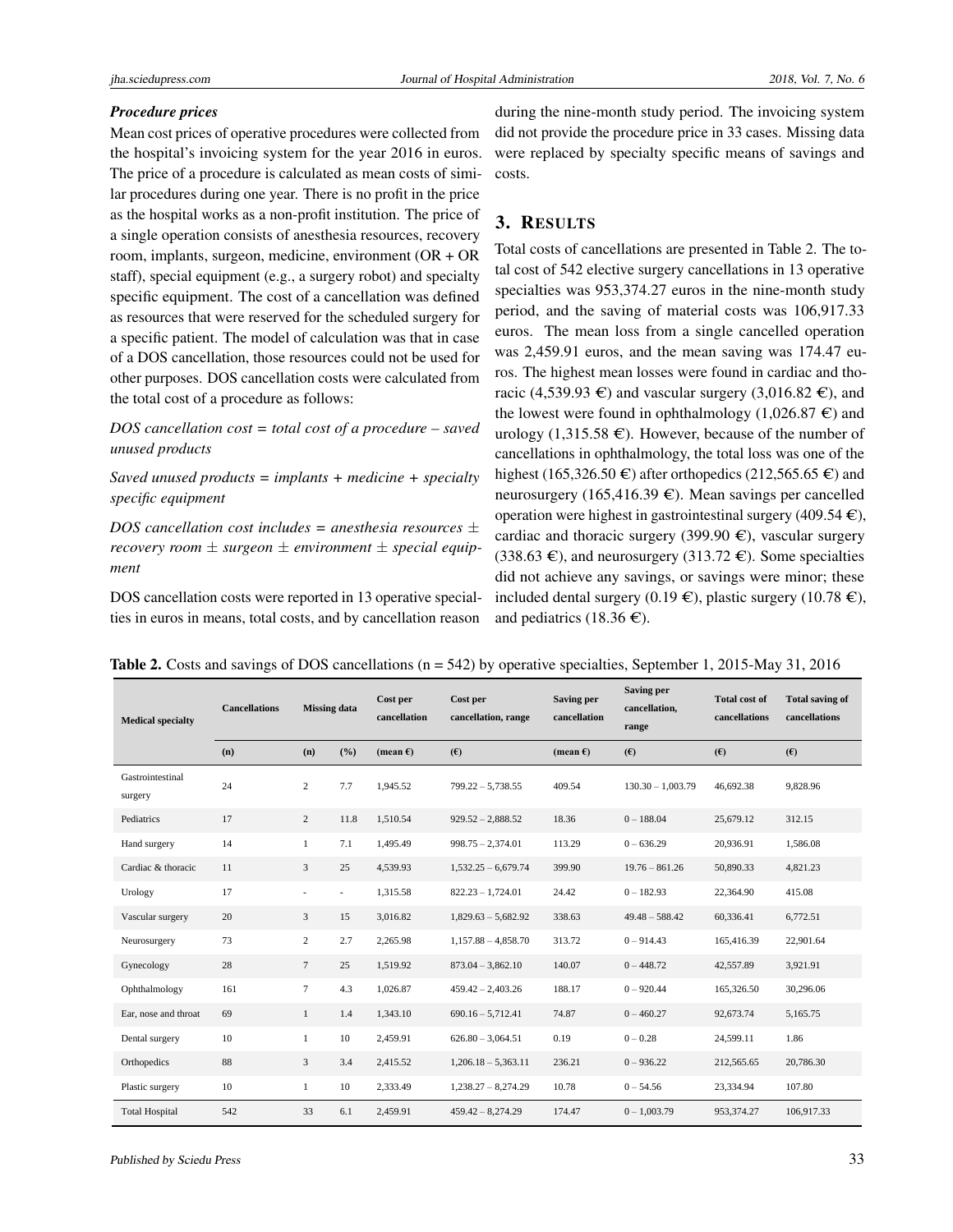|  | <b>Table 3.</b> Cost of DOS cancellations ( $n = 542$ ) by reason and operative specialty, September 1, 2015-May 31, 2016 |
|--|---------------------------------------------------------------------------------------------------------------------------|
|--|---------------------------------------------------------------------------------------------------------------------------|

| <b>Medical</b><br>specialty | Patient did not show up      |              | <b>Resource-related reasons</b><br>(no time for operation/rush,<br>equipment unavailable, a<br>surgeon unavailable, bed not<br>available) |              |                      | Patient unfit for operation<br>(patient unsuitable for<br>operation or anesthesia) |                          | No need for operation |                      | Other reasons<br>(non specific reasons or<br>administrative mistakes) |  |
|-----------------------------|------------------------------|--------------|-------------------------------------------------------------------------------------------------------------------------------------------|--------------|----------------------|------------------------------------------------------------------------------------|--------------------------|-----------------------|----------------------|-----------------------------------------------------------------------|--|
|                             | <b>Cancellations</b>         | Cost         | <b>Cancellations</b>                                                                                                                      | Cost         | <b>Cancellations</b> | Cost                                                                               | <b>Cancellations</b>     | Cost                  | <b>Cancellations</b> | Cost                                                                  |  |
|                             | (n)                          | (E)          | (n)                                                                                                                                       | (E)          | (n)                  | (E)                                                                                | (n)                      | (E)                   | (n)                  | (E)                                                                   |  |
| Gastrointestinal<br>surgery | ٠                            | $\mathbf{0}$ | 10                                                                                                                                        | 11.849.83    | 11                   | 31,668.03                                                                          | $\overline{c}$           | 2.001.66              | 1                    | 1.172.85                                                              |  |
| Pediatrics                  | 3                            | 4,398.92     | $\mathbf{1}$                                                                                                                              | 1,504.01     | $\,$ 8 $\,$          | 10,207.53                                                                          | $\overline{4}$           | 6,695.11              | $\mathbf{1}$         | 2,873.55                                                              |  |
| Hand surgery                | $\overline{c}$               | 3,884.87     |                                                                                                                                           | $\mathbf{0}$ | $\,$ 8 $\,$          | 11.620.15                                                                          | $\overline{4}$           | 5.431.90              |                      | $\overline{0}$                                                        |  |
| Cardiac &<br>thoracic       | $\qquad \qquad \blacksquare$ | $\mathbf{0}$ | $\overline{c}$                                                                                                                            | 8.588.80     | $7\phantom{.0}$      | 35,278.25                                                                          | $\overline{\phantom{a}}$ |                       | $\overline{2}$       | 7.023.28                                                              |  |
| Urology                     | ä,                           | $\mathbf{0}$ | 6                                                                                                                                         | 8.659.37     | $\overline{4}$       | 4.565.76                                                                           | $\overline{4}$           | 4.920.33              | 3                    | 4.219.44                                                              |  |
| Vascular surgery            | ÷                            | $\mathbf{0}$ | 8                                                                                                                                         | 20,762.93    | $7\phantom{.0}$      | 24,115.60                                                                          | $\mathfrak{Z}$           | 8,489.47              | $\overline{c}$       | 6,968.41                                                              |  |
| Neurosurgery                | ÷,                           |              | 36                                                                                                                                        | 79,018.96    | 17                   | 50,223.27                                                                          | 12                       | 22.291.46             | $\,$ 8 $\,$          | 13,882.69                                                             |  |
| Gynecology                  | $\mathbf{1}$                 | 1,144.26     | $7\phantom{.0}$                                                                                                                           | 10,316.46    | 11                   | 17,064.26                                                                          | 6                        | 10,080.27             | 3                    | 3,952.63                                                              |  |
| Ophthalmology               | 9                            | 11,600       | 41                                                                                                                                        | 38,762.45    | 74                   | 67,681.15                                                                          | 34                       | 46,477.20             | 3                    | 4,853.22                                                              |  |
| Ear, nose and<br>throat     | $\mathfrak{Z}$               | 3,312.49     | 12                                                                                                                                        | 19,405.58    | 26                   | 32,368.02                                                                          | 25                       | 33,385.35             | 3                    | 4,202.31                                                              |  |
| Dental surgery              | 1                            | 3,064.51     | 3                                                                                                                                         | 7,621.58     | $\overline{4}$       | 8,388.61                                                                           |                          | $\mathbf{0}$          | 2                    | 5,524.42                                                              |  |
| Orthopedics                 | $\overline{4}$               | 10,591.77    | 48                                                                                                                                        | 118,193.52   | 21                   | 49,808.99                                                                          | $7\overline{ }$          | 173,44.65             | $\,$ 8 $\,$          | 16,626.72                                                             |  |
| Plastic surgery             | 1                            | 8,274.29     | $\mathbf{1}$                                                                                                                              | 1,333.77     | 5                    | 8,423.57                                                                           | 3                        | 5,303.31              | $\sim$               | $\boldsymbol{0}$                                                      |  |
| <b>Total Hospital</b>       | 24                           | 46,271.11    | 175                                                                                                                                       | 326,017.26   | 203                  | 351,413.19                                                                         | 104                      | 162,420.71            | 36                   | 71,299.52                                                             |  |

Regarding cancellation reasons (see Table 3), the most costly reason was patients' unsuitability for the planned operation  $(n = 203)$ , causing a total loss of 351,413.19 euros. The largest shares of this cost were in ophthalmology (67,681.15  $\epsilon$ ), neurosurgery (50,223.27  $\epsilon$ ) and orthopedics (49,808.99  $\epsilon$ ). Resource-related reasons (n = 175) caused the loss of 326,017.26 euros, including the largest losses in orthopedics  $(118,193.52 \text{ } \infty)$  and neurosurgery (79,018.96  $\infty$ ). In 104 cases, patients were determined not to need the planned operation, leading to a total loss of 162,420.71 euros for the hospital; the highest shares in euros were found in ophthalmology  $(46,477.20 \in \mathcal{E})$  and ear, nose and throat  $(33,385.35 \in \mathcal{E})$ . During the study period, there were 24 occasions when the patient did not show up at the hospital. These cancellations caused the loss of 46,271.11 euros, and the largest shares were in ophthalmology (11,600  $\in$ ) and orthopedics (10,591.77  $\in$ ). Other unspecified reasons led to a loss of 71,299.52 euros; the largest shares were in orthopedics (16,626.72  $\epsilon$ ) and neurosurgery (13,882.69  $\epsilon$ ).

# 4. DISCUSSION

The aim of this study was to measure the financial cost of DOS cancellations in a university hospital's 13 operative specialties after the hospital implemented an evidence based structured preoperative protocol.<sup>[\[9,](#page-5-8)[31\]](#page-6-6)</sup> According to the results, DOS cancellations caused a financial loss of nearly a million euros during the nine-month study period. To the best of our knowledge, this is the first academic study to measure the financial costs of surgery cancellations in Finland, and it supports previous estimates of the financial costs of elective surgery cancellations.<sup>[\[5,](#page-5-4) [6\]](#page-5-5)</sup>

Several factors, such as country and specialty, are recognized to affect the costs of cancellations.<sup>[\[13\]](#page-5-12)</sup> The mean cost of a cancellation was approximately 2,500 euros, which is approximately half the cost of a cancellation in the US.[\[33–](#page-6-10)[35\]](#page-6-8) By specialty, the cost of a single DOS cancellation was highest in cardiac and thoracic and vascular surgery and lowest in ophthalmology. By reason for cancellation, a major loss was related to hospital resources and patients' suitability for the planned surgery. This finding suggests that a cancellation rate under 2% may be achieved.

DOS cancellations became less usual among many specialties but when total amount of cancellations was calculated in hospital-level, the result was distorted by the high frequency of cancellations in ophthalmic surgery. This was due to their process which was different from other specialties and did not include a preoperative visit to confirm the need of surgery. To use their OR resource effectively, they developed a system for rapid recruitment of additional patients for each day. During the study a new reporting system was created to support each department to further decrease their cancellations. Unfortunately, our study has no follow-up in this matter.

There are several limitations to this study, and the results are suggestive. As the data were collected from the hospital's invoicing system that is not originally designed for research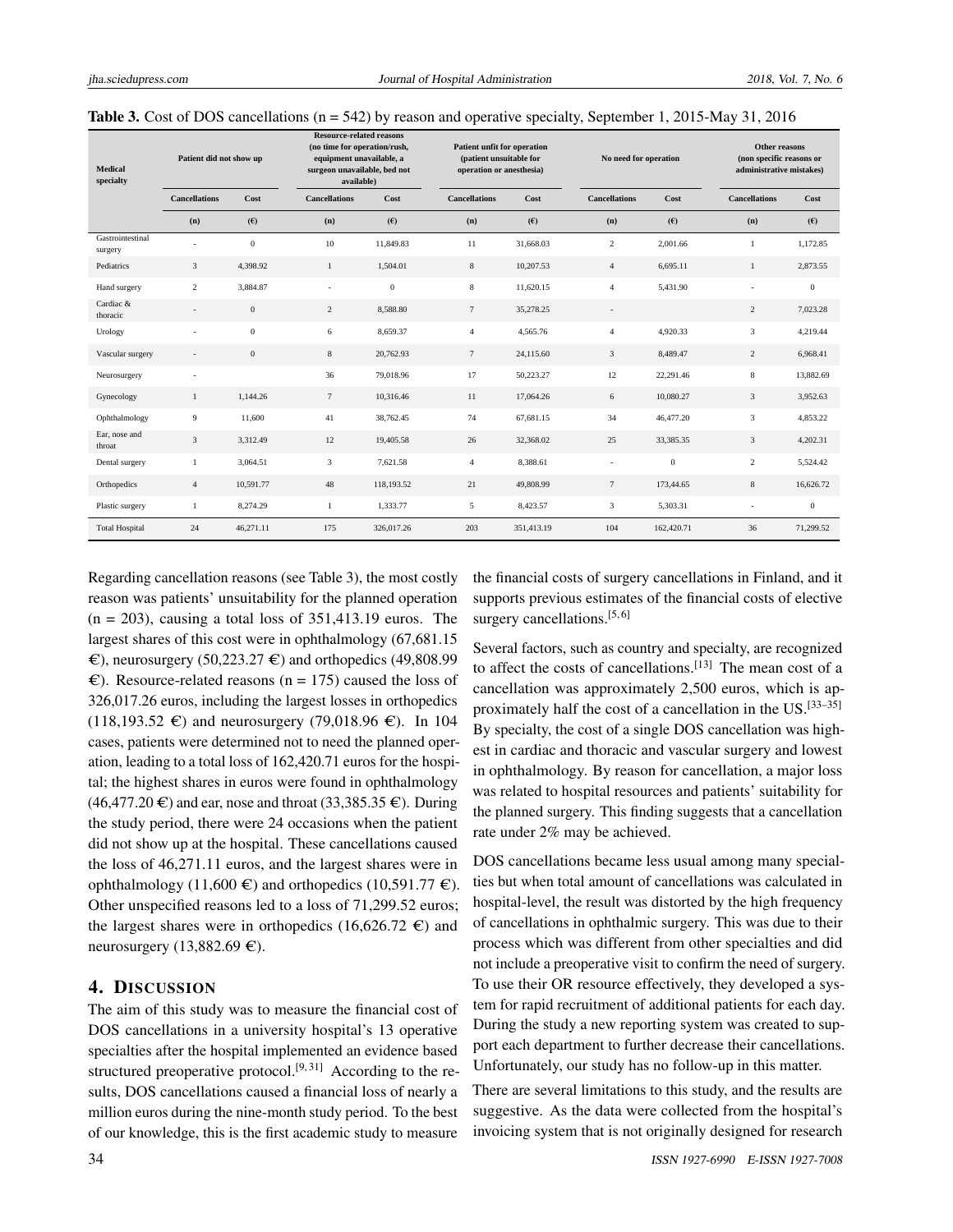purposes. However, the register may be seen as a reliable register including high quality data. It provides information that can be used for study purposes. To strengthen the analysis the assistance and participation of the hospital account manager was used. Financial causes of DOS cancellations are calculated as the mean costs of procedures over a year-long period. Procedure prices are limited in intraoperative care and do not include preoperative tests and care or postoperative care and hospitalization. In some cancellation cases a new patient may have been operated instead of a cancelled patient, but this was not considered in this study. Cancellation costs do not include any compensation paid to patients by the hospital. The reliability of this study might have been increased by using supportive data considering OR time used and minute-based costs,<sup>[\[13\]](#page-5-12)</sup> as in previous studies.<sup>[\[32](#page-6-7)-34]</sup> However, reliable information about the use of OR time by operative specialty was not available for research purposes. The financial loss of DOS cancellations would best be measured in the standard manner using multiple supportive data sets.

The results of this study may be used to estimate the financial cost of DOS cancellations to organizations and to compare financial losses caused by elective surgery cancellations between different health care providers. Financial costs of DOS cancellations are a valid outcome measurement when setting goals and evaluating outcomes in a perioperative setting.

# 5. CONCLUSIONS

As a conclusion, DOS cancellations cause unnecessary wastage for health care organizations. Financial aspects should be followed and evaluated systematically by setting goals and providing continuing developments for optimizing health care expenses.

#### ACKNOWLEDGEMENTS

We would like to acknowledge accounting manager Heini Koskenvuori, M.Sc. (Econ.), who helped with evaluating the usefulness of databases and disseminating funds, the North Savo Hospital District Ministry of Social Affairs and Health, and Kuopio University Hospital Research Foundation. We thank the Finnish Foundation for Nursing Education for making this research possible through funding.

# CONFLICTS OF INTEREST DISCLOSURE

The authors declare they have no conflicts of interest.

#### **REFERENCES**

- <span id="page-5-0"></span>[1] Lafortune G, Balestat G, Durand A. Comparing activities and performance of the hospital sector in Europe: how many surgical procedures performed as inpatient and day cases? 2012. Available from: [https://www.oecd.org/health/Comparing-activities-a]( https://www.oecd.org/health/Comparing-activities-and-performance-of-the-hospital-sector-in-Europe_Inpatient-and-day-cases-surgical-procedures.pdf) [nd-performance-of-the-hospital-sector-in-Europe\\_In]( https://www.oecd.org/health/Comparing-activities-and-performance-of-the-hospital-sector-in-Europe_Inpatient-and-day-cases-surgical-procedures.pdf) [patient-and-day-cases-surgical-procedures.pdf]( https://www.oecd.org/health/Comparing-activities-and-performance-of-the-hospital-sector-in-Europe_Inpatient-and-day-cases-surgical-procedures.pdf)
- <span id="page-5-1"></span>[2] Weiser TG, Haynes AB, Molina G, et al. Size and distribution of the global volume of surgery in 2012. Bulletin of the World Health Organization. 2016; 94(3): 201-209F. PMid: 26966331. <https://doi.org/10.2471/BLT.15.159293>
- <span id="page-5-2"></span>[3] Childers CP, Maggard-Gibbons M. Understanding costs of care in the operating room. JAMA Surgery. 2018; 153(4). PMid: 29490366. <https://doi.org/10.1001/jamasurg.2017.6233>
- <span id="page-5-3"></span>[4] Wu Q, Huang LH, Xing MY, et al. Establishing nursing-sensitive quality indicators for the operating room: A cross-sectional Delphi survey conducted in China. Australian Critical Care. 2016; 30(1): 44-52. PMid: 27160417. [https://doi.org/10.1016/j.aucc.2](https://doi.org/10.1016/j.aucc.2016.04.003) [016.04.003](https://doi.org/10.1016/j.aucc.2016.04.003)
- <span id="page-5-4"></span>[5] Leslie RJ, Beiko D, van Vlymen J, et al. Day of surgery cancellation rates in urology: Identification of modifiable factors. Canadian Urological Association Journal. 2013; 7(5-6): 167-173. PMid: 23069699. <https://doi.org/10.5489/cuaj.1345>
- <span id="page-5-5"></span>[6] van Veen-Berkx E, Elkhuizen SG, van Logten S, et al. Enhancement opportunities in operating room utilization; with a statistical appendix. The Journal of Surgical Research. 2015; 194(1): 43-51. PMid: 25479906. <https://doi.org/10.1016/j.jss.2014.10.044>
- <span id="page-5-6"></span>[7] McIntosh B, Cookson G, Jones S. Cancelled surgeries and payment by results in the English National Health Service. Journal of Health

Services Research & Policy. 2012; 17(2): 79-86. PMid: 22315466. <https://doi.org/10.1258/jhsrp.2011.011053>

- <span id="page-5-7"></span>[8] Kaddoum R, Fadlallah R, Hitti E, et al. Causes of cancellations on the day of surgery at a Tertiary Teaching Hospital. BMC Health Services Research. 2016; 16: 259. PMid: 27412041. [https://doi.org/10](https://doi.org/10.1186/s12913-016-1475-6) [.1186/s12913-016-1475-6](https://doi.org/10.1186/s12913-016-1475-6)
- <span id="page-5-8"></span>[9] Turunen E, Miettinen M, Setälä L, et al. The impact of a structured preoperative protocol on day of surgery cancellations. Journal of Clinical Nursing. 2018; 27(1-2): 288-305. PMid: 28544205. <https://doi.org/10.1111/jocn.13896>
- <span id="page-5-9"></span>[10] Lee CM, Rodgers C, Oh AK, et al. Reducing Surgery Cancellations at a Pediatric Ambulatory Surgery Center. AORN Journal. 2017; 105(4): 384-391. PMid: 28336027. [https://doi.org/10.1016/](https://doi.org/10.1016/j.aorn.2017.01.011) [j.aorn.2017.01.011](https://doi.org/10.1016/j.aorn.2017.01.011)
- <span id="page-5-10"></span>[11] Appavu ST, Al-Shekaili SM, Al-Sharif AM, et al. The Burden of Surgical Cancellations and No-Shows: Quality management study from a large regional hospital in Oman. Sultan Qaboos University Medical Journal. 2016; 16(3): e298-302. PMid: 27606108. <https://doi.org/10.18295/squmj.2016.16.03.006>
- <span id="page-5-11"></span>[12] Bhuiyan MM, Mavhungu R, Machowski A. Provision of an emergency theatre in tertiary hospitals is cost-effective: Audit and cost of cancelled planned elective general surgical operations at Pietersburg Hospital, Limpopo Province, South Africa. South African Medical Journal. 2017; 107(3): 239-242. PMid: 28281430. [https:](https://doi.org/10.7196/SAMJ.2017.v107i3.10687) [//doi.org/10.7196/SAMJ.2017.v107i3.10687](https://doi.org/10.7196/SAMJ.2017.v107i3.10687)
- <span id="page-5-12"></span>[13] Macario A. What does one minute of operating room time cost? Journal of Clinical Anesthesia. 2010; 22(4): 233-236. PMid: 20522350. <https://doi.org/10.1016/j.jclinane.2010.02.003>
- <span id="page-5-13"></span>[14] Seim AR, Fagerhaug T, Ryen SM, et al. Causes of cancellations on the day of surgery at two major university hospitals. Surgi-